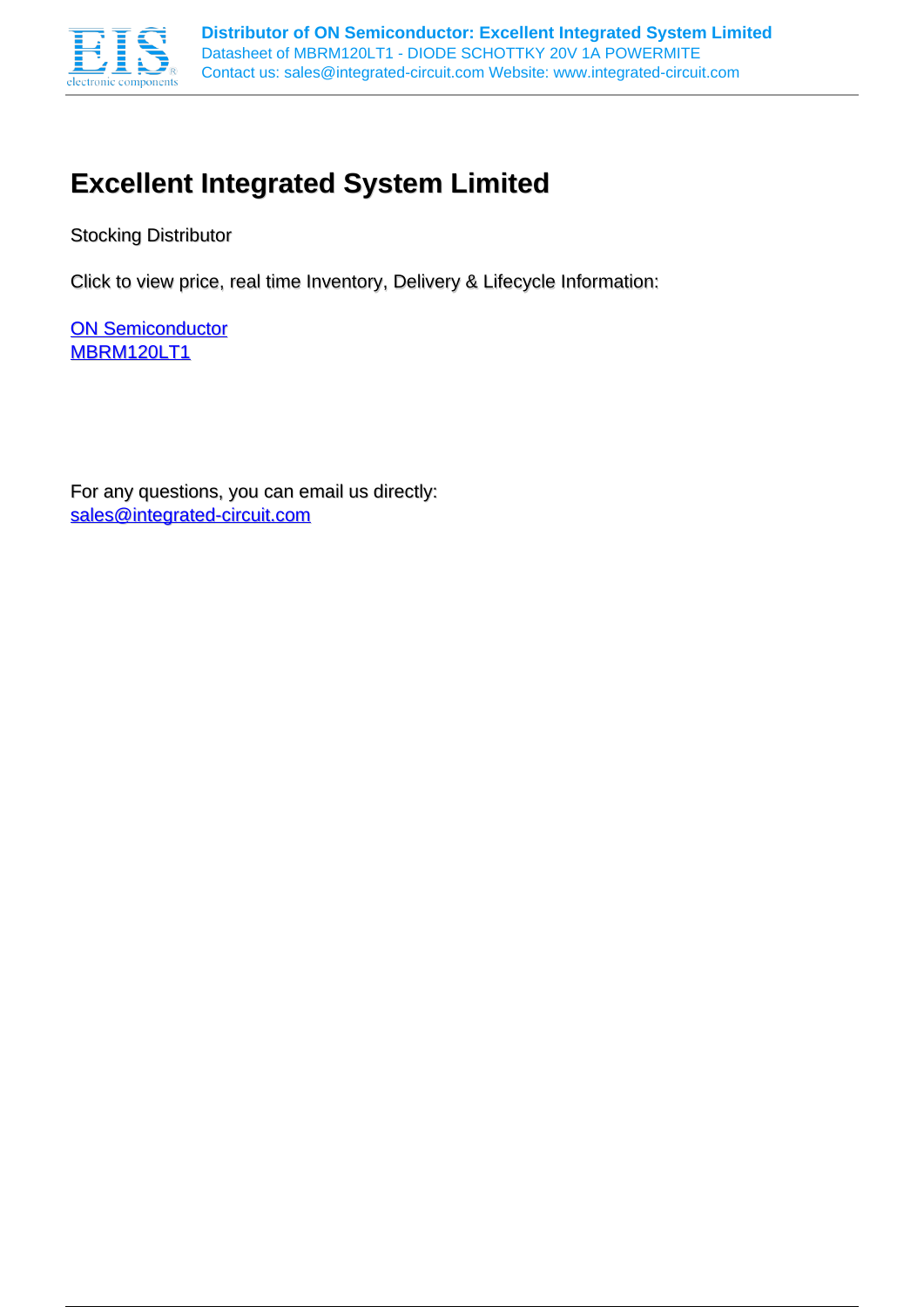

**Distributor of ON Semiconductor: Excellent Integrated System Limited** Datasheet of MBRM120LT1 - DIODE SCHOTTKY 20V 1A POWERMITE Contact us: sales@integrated-circuit.com Website: www.integrated-circuit.com

## MBRM120LT1G, NRVBM120LT1G, MBRM120LT3G, NRVBM120LT3G

# Surface Mount Schottky Power Rectifier

## **POWERMITE Power Surface Mount Package**

The Schottky POWERMITE<sup>®</sup> employs the Schottky Barrier principle with a barrier metal and epitaxial construction that produces optimal forward voltage drop−reverse current tradeoff. The advanced packaging techniques provide for a highly efficient micro miniature, space saving surface mount Rectifier. With its unique heatsink design, the POWERMITE® has the same thermal performance as the SMA while being 50% smaller in footprint area, and delivering one of the lowest height profiles,  $< 1.1$  mm in the industry. Because of its small size, it is ideal for use in portable and battery powered products such as cellular and cordless phones, chargers, notebook computers, printers, PDAs and PCMCIA cards. Typical applications are AC−DC and DC−DC converters, reverse battery protection, and "ORing" of multiple supply voltages and any other application where performance and size are critical.

#### **Features**

- Low Profile − Maximum Height of 1.1 mm
- Small Footprint − Footprint Area of 8.45 mm2
- $\bullet$  Low  $V_F$  Provides Higher Efficiency and Extends Battery Life
- Supplied in 12 mm Tape and Reel
- Low Thermal Resistance with Direct Thermal Path of Die on Exposed Cathode Heat Sink
- ESD Ratings:
	- $\triangleleft$  Human Body Model = 3B (> 16 kV)
	- $\triangleleft$  Machine Model = C (> 400 V)
- AEC−Q101 Qualified and PPAP Capable
- NRVB Prefix for Automotive and Other Applications Requiring Unique Site and Control Change Requirements
- All Packages are Pb−Free\*

#### **Mechanical Characteristics:**

- POWERMITE® is JEDEC Registered as D0-216AA
- Case: Molded Epoxy
- $\bullet$  Epoxy Meets UL 94 V–0 @ 0.125 in
- Weight: 16.3 mg (Approximately)
- Lead and Mounting Surface Temperature for Soldering Purposes: 260°C Maximum for 10 Seconds





### **ON Semiconductor®**

**http://onsemi.com**

## **SCHOTTKY BARRIER RECTIFIER 1.0 AMPERES, 20 VOLTS**



**POWERMITE CASE 457 PLASTIC**

#### **MARKING DIAGRAM**





#### **ORDERING INFORMATION**

| <b>Device</b>      | Package                       | Shipping <sup>†</sup>  |
|--------------------|-------------------------------|------------------------|
| <b>MBRM120LT1G</b> | <b>POWFRMITF</b><br>(Pb-Free) | 3,000/<br>Tape & Reel  |
| NRVBM120LT1G       | <b>POWERMITE</b><br>(Pb-Free) | 3,000/<br>Tape & Reel  |
| MBRM120LT3G        | <b>POWFRMITF</b><br>(Pb-Free) | 12,000/<br>Tape & Reel |
| NRVBM120LT3G       | <b>POWERMITE</b><br>(Pb-Free) | 12,000/<br>Tape & Reel |

†For information on tape and reel specifications, including part orientation and tape sizes, please refer to our Tape and Reel Packaging Specifications Brochure, BRD8011/D.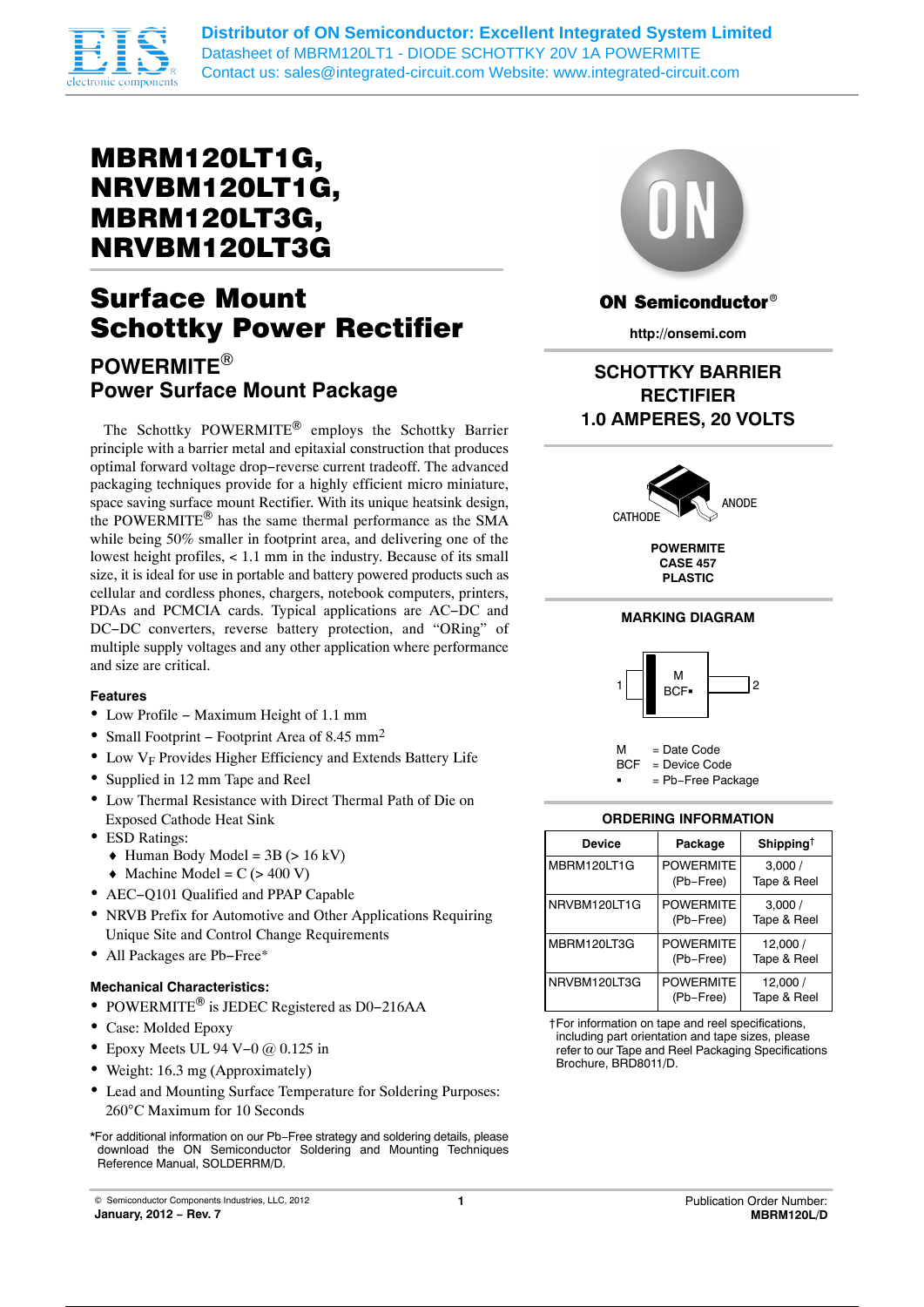

### **MBRM120LT1G, NRVBM120LT1G, MBRM120LT3G, NRVBM120LT3G**

#### **MAXIMUM RATINGS**

| Rating                                                                                                  | Symbol                                                | Value        | Unit      |
|---------------------------------------------------------------------------------------------------------|-------------------------------------------------------|--------------|-----------|
| Peak Repetitive Reverse Voltage<br>Working Peak Reverse Voltage<br>DC Blocking Voltage                  | <b>V<sub>RRM</sub></b><br>V <sub>RWM</sub><br>$V_{R}$ | 20           | v         |
| <b>Average Rectified Forward Current</b><br>(At Rated $V_B$ , $T_C = 135^{\circ}C$ )                    | Ιo                                                    | 1.0          | A         |
| Peak Repetitive Forward Current<br>(At Rated $V_B$ , Square Wave, 100 kHz, $T_C = 135^{\circ}C$ )       | <b>FRM</b>                                            | 2.0          | A         |
| Non-Repetitive Peak Surge Current<br>(Non-Repetitive peak surge current, halfwave, single phase, 60 Hz) | <sup>I</sup> FSM                                      | 50           | A         |
| Storage Temperature                                                                                     | $T_{\text{stg}}$                                      | $-55$ to 150 | °C        |
| <b>Operating Junction Temperature</b>                                                                   | T,                                                    | $-55$ to 125 | °C        |
| Voltage Rate of Change<br>(Rated $V_B$ , $T_A = 25^{\circ}C$ )                                          | dv/dt                                                 | 10.000       | $V/\mu s$ |

Stresses exceeding Maximum Ratings may damage the device. Maximum Ratings are stress ratings only. Functional operation above the Recommended Operating Conditions is not implied. Extended exposure to stresses above the Recommended Operating Conditions may affect device reliability.

#### **THERMAL CHARACTERISTICS**

| <b>Characteristic</b>                                  | <b>Symbol</b>      | Value | Unit          |
|--------------------------------------------------------|--------------------|-------|---------------|
| Thermal Resistance, Junction-to-Lead (Anode) (Note 1)  | $R_{\text{til}}$   | 35    | $\degree$ C/W |
| Thermal Resistance, Junction-to-Tab (Cathode) (Note 1) | $R_{\text{titab}}$ | 23    |               |
| Thermal Resistance, Junction-to-Ambient (Note 1)       | $R_{tia}$          | 277   |               |

1. Mounted with minimum recommended pad size, PC Board FR4, See Figures 9 & 10.

#### **ELECTRICAL CHARACTERISTICS**

| <b>Characteristic</b>                                        | Symbol         | Value                |                               | Unit |
|--------------------------------------------------------------|----------------|----------------------|-------------------------------|------|
| Maximum Instantaneous Forward Voltage (Note 2), See Figure 2 | VF             | $T_{\rm d}$ = 25°C   | $T_{\rm d}$ = 85 $^{\circ}$ C | ν    |
| $(I_F = 0.1 A)$<br>$(I_F = 1.0 A)$<br>$(I_F = 3.0 A)$        |                | 0.34<br>0.45<br>0.65 | 0.26<br>0.415<br>0.67         |      |
| Maximum Instantaneous Reverse Current (Note 2), See Figure 4 | <sup>I</sup> R | $T_{\rm d}$ = 25°C   | $T_{\rm J}$ = 85 $^{\circ}$ C | mA   |
| $(V_R = 20 V)$<br>$(V_R = 10 V)$                             |                | 0.40<br>0.10         | 25<br>18                      |      |

2. Pulse Test: Pulse Width  $\leq$  250  $\mu$ s, Duty Cycle  $\leq$  2%.

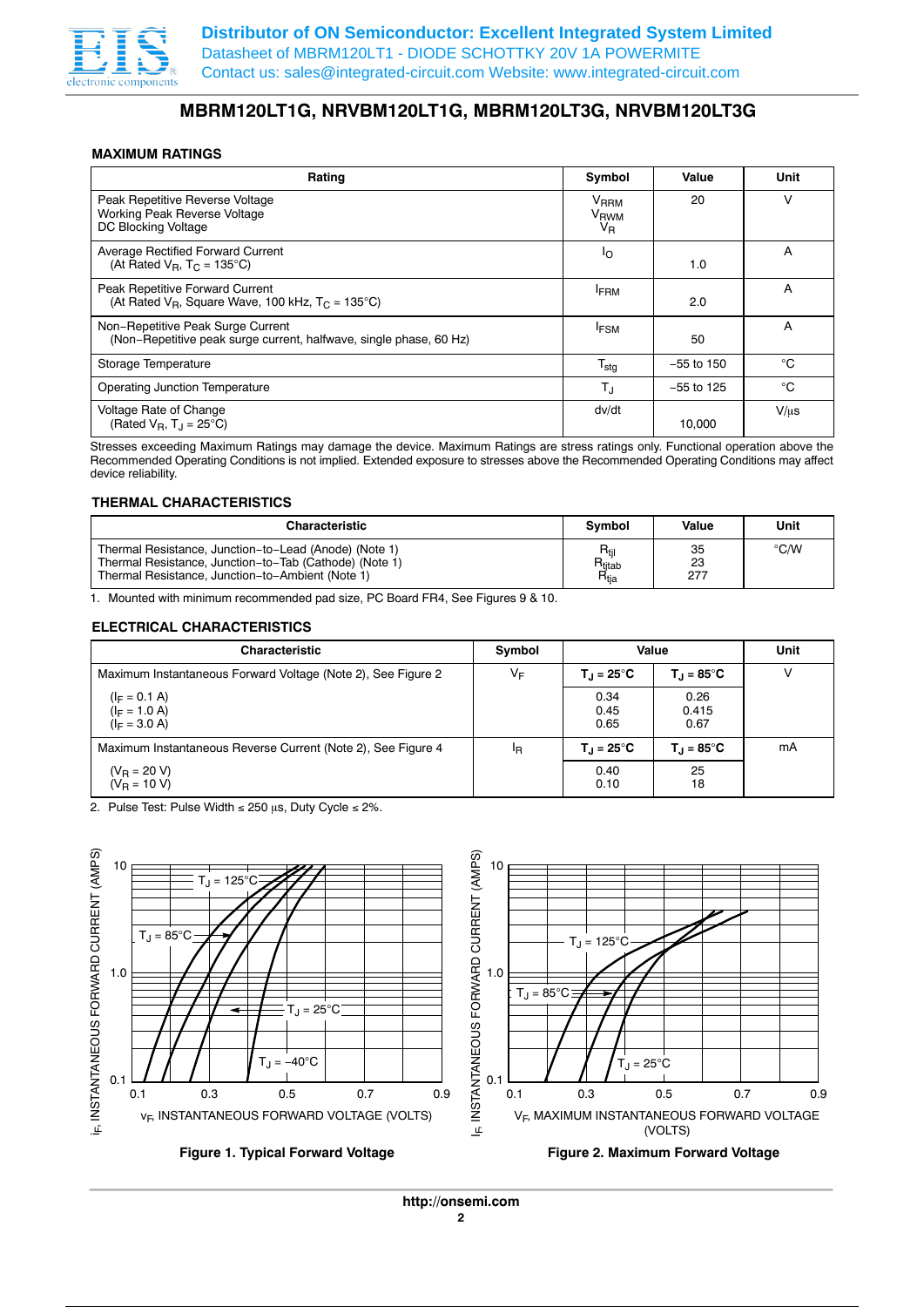

**Distributor of ON Semiconductor: Excellent Integrated System Limited** Datasheet of MBRM120LT1 - DIODE SCHOTTKY 20V 1A POWERMITE Contact us: sales@integrated-circuit.com Website: www.integrated-circuit.com







- $r(t)$  = thermal impedance under given conditions,
- $Pf =$  forward power dissipation, and
- Pr = reverse power dissipation

This graph displays the derated allowable T<sub>J</sub> due to reverse bias under DC conditions only and is calculated as T<sub>J</sub> = T<sub>Jmax</sub> − r(t)Pr, where  $r(t) = Rth$  For other power applications further calculations must be performed.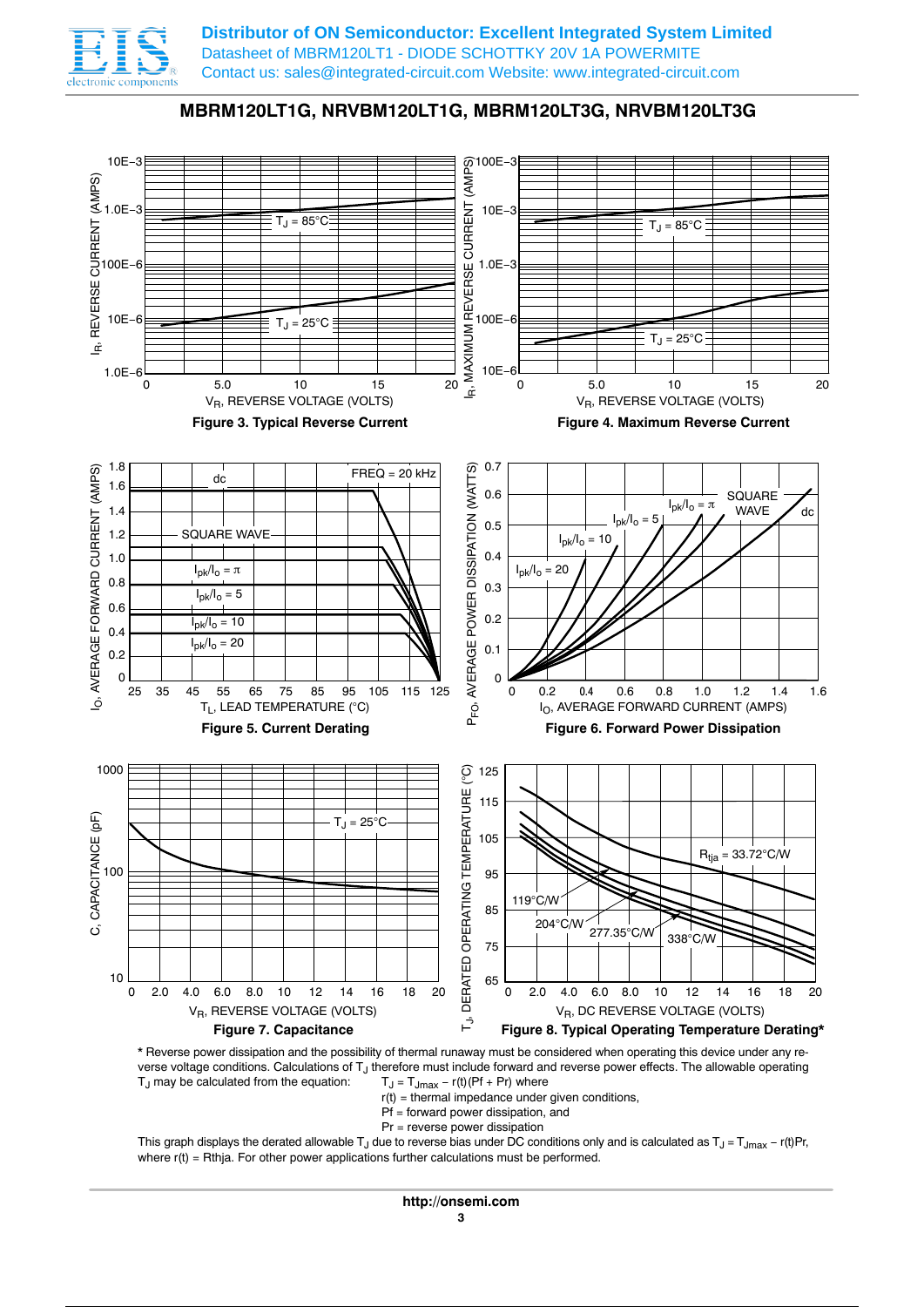

**Distributor of ON Semiconductor: Excellent Integrated System Limited** Datasheet of MBRM120LT1 - DIODE SCHOTTKY 20V 1A POWERMITE Contact us: sales@integrated-circuit.com Website: www.integrated-circuit.com